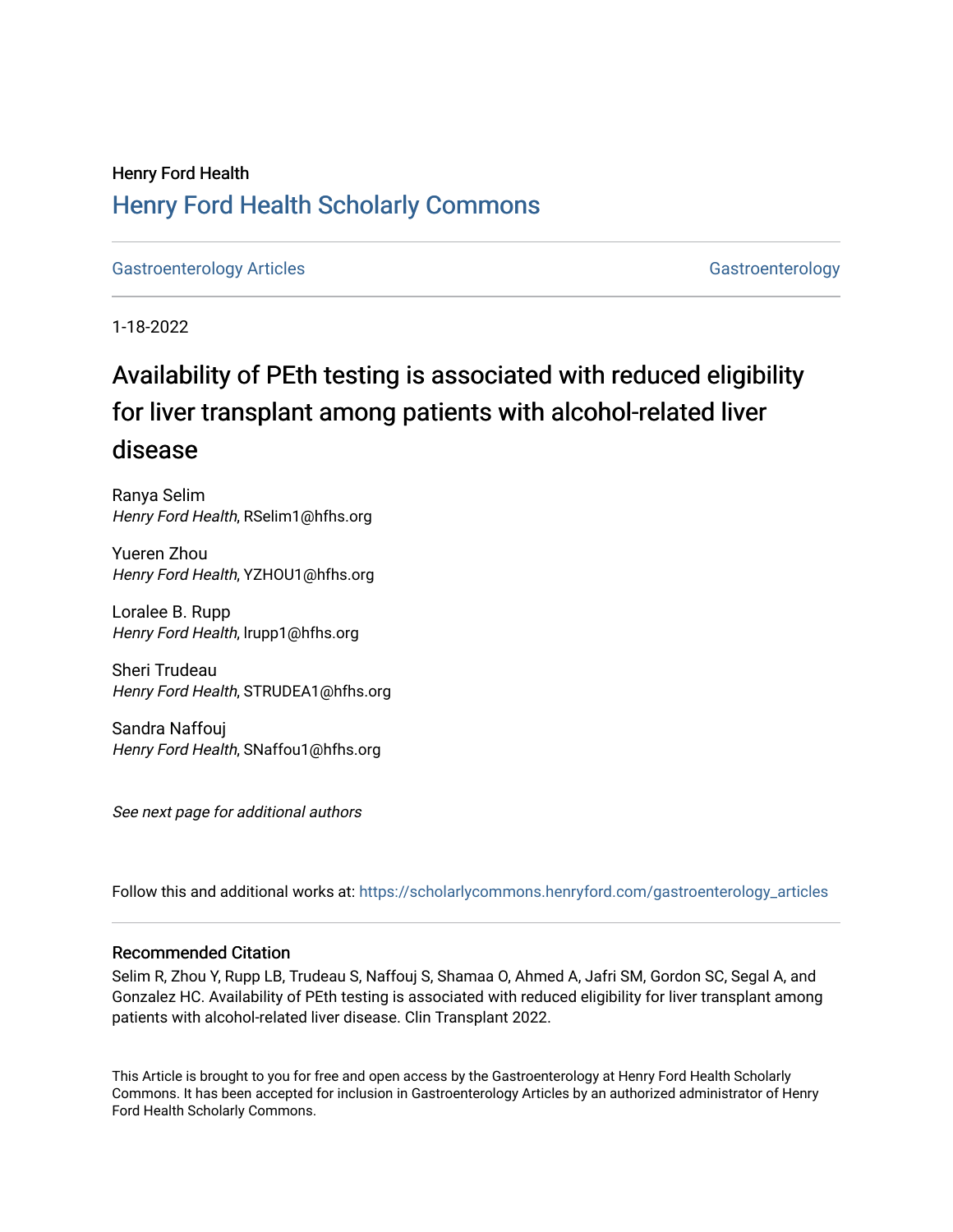## Authors

Ranya Selim, Yueren Zhou, Loralee B. Rupp, Sheri Trudeau, Sandra Naffouj, Omar Shamaa, Abdelwahab Ahmed, Syed-Mohammed Jafri, Stuart C. Gordon, Antu Segal, and Humberto C. Gonzalez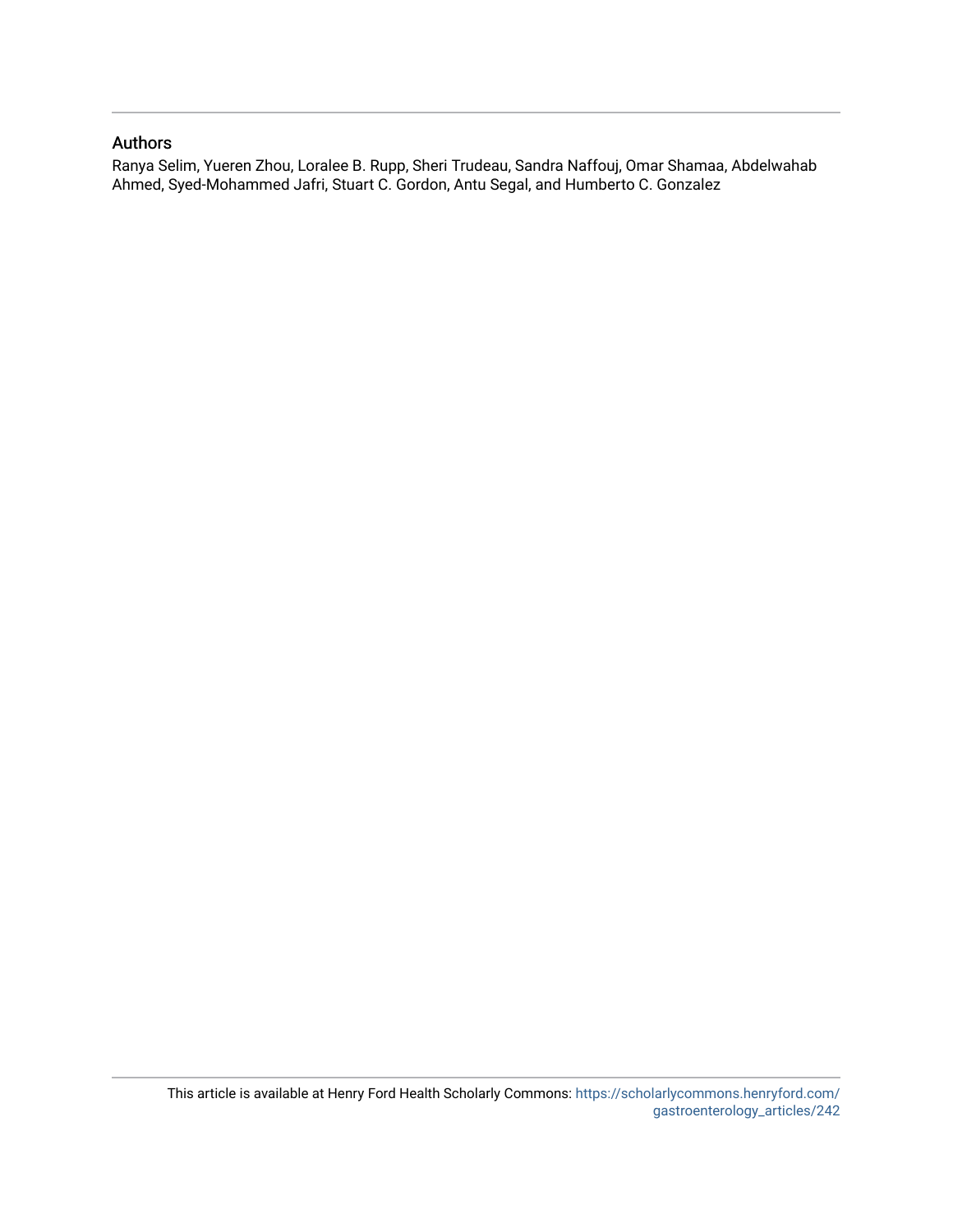DOI: 10.1111/ctr.14595

## **ORIGINAL ARTICLE**



# **Availability of PEth testing is associated with reduced eligibility for liver transplant among patients with alcohol-related liver disease**

**Ranya Selim<sup>1</sup> | Yueren Zhou<sup>2</sup> | Loralee B. Rupp<sup>3</sup> | Sheri Trudeau<sup>2</sup> | Sandra Naffouj**<sup>4</sup> **Omar Shamaa**<sup>4</sup> **Abdelwahab Ahmed**<sup>5</sup> **Syed-Mohammed Jafri**<sup>1,5</sup> **and Stuart C. Gordon**<sup>1,5</sup> | Antu Segal<sup>5,6</sup> | Humberto C. Gonzalez<sup>1,5</sup>

<sup>1</sup> Department of Gastroenterology and Hepatology, Henry Ford Health System, Detroit, Michigan, USA

<sup>2</sup> Department of Public Health Sciences, Henry Ford Health System, Detroit, Michigan, USA

<sup>3</sup> Center for Health Policy and Health Services Research, Henry Ford Health System, Detroit, Michigan, USA

<sup>4</sup> Department of Internal Medicine, Henry Ford Health System, Detroit, Michigan, USA

<sup>5</sup> Wayne State University School of Medicine, Detroit, Michigan, USA

<sup>6</sup> Transplant Institute, Henry Ford Health System, Detroit, Michigan, USA

#### **Correspondence**

Humberto C. Gonzalez, Gastroenterology and Hepatology, Henry Ford Health System, 2799 W Grand Blvd, Detroit MI 48207, USA. Email: [hgonzal1@hfhs.org](mailto:hgonzal1@hfhs.org)

## **Abstract**

**Background:** Serum phosphatidylethanol (PEth) is a highly sensitive test to detect alcohol use. We evaluated whether the availability of PEth testing impacted rates of liver transplant evaluation terminations and delistings.

**Methods:** Medical record data were collected for patients who initiated transplant evaluation due to alcohol-related liver disease in the pre-PEth (2017) or PEth (2019) eras. Inverse probability weighting (IPW) was used to balance baseline patient characteristics. Outcomes included termination of evaluation or delisting due to alcohol use; patients were censored at receipt of transplant; death was considered a competing risk. The Fine-Gray method was performed to determine whether PEth testing affected risk of evaluation termination/ delisting due to alcohol use.

**Results:** Three hundred and seventy-five patients with alcohol-related indications for transplant (157 in 2017; 210 in 2019) were included. The final IPW-adjusted model for the composite outcome of terminations/delisting due to alcohol use retained two significant variables (*P* <sup>&</sup>lt; .05): PEth era and BMI category. Patients evaluated during the PEth era were almost three times more likely to experience an alcohol-related termination/delisting than those in the pre-PEth era (sHR = 2.86; 95%CI 1.67–4.97)

**Conclusion:** We found that availability of PEth testing at our institution was associated with a higher rate of exclusion of patients from eligibility for liver transplant. Use of PEth testing has significant potential to inform decisions regarding transplant candidacy for patients with alcohol-related liver disease.

#### **KEYWORDS**

alcoholic liver disease, delisting, evaluation termination, liver transplantation, PEth, phosphatidyl ethanol, waitlist outcomes

© 2022 John Wiley & Sons A/S. Published by John Wiley & Sons Ltd.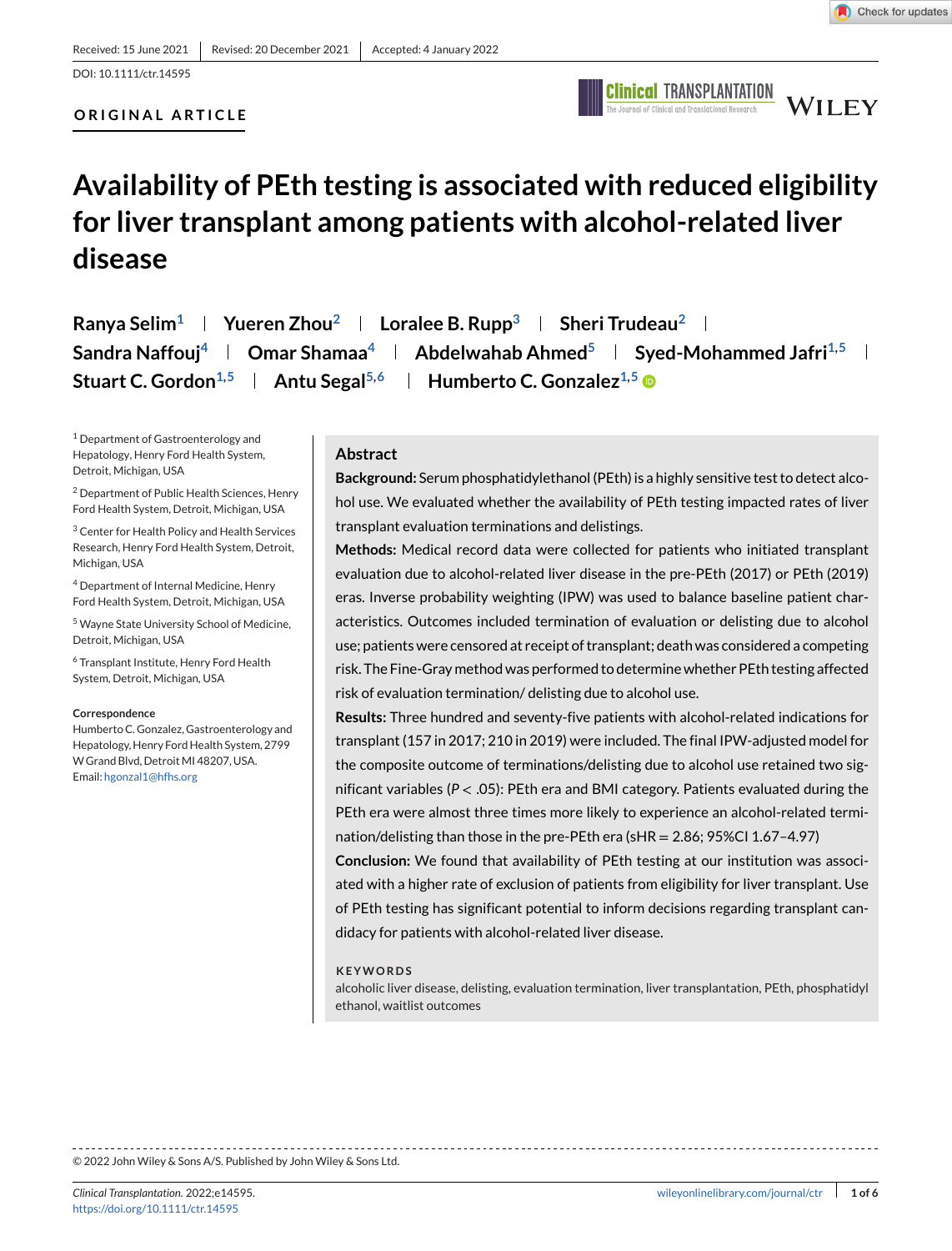## **1 INTRODUCTION**

Alcohol (ethanol) is one of the most common causes of chronic liver disease.<sup>[1](#page-7-0)</sup> Alcohol-related liver disease causes roughly half of all cirrhosis worldwide; a recent report noted that alcohol-related cirrhosis was responsible for 21% of orthotopic liver transplants in the United States.<sup>[2,3](#page-7-0)</sup> In the past, many liver transplant programs in the United States required patients with alcohol-related cirrhosis to ful-fill a "six-month rule" of abstinence from alcohol.<sup>[3](#page-7-0)</sup> More recently, however, many transplant programs have adopted policies of evaluating transplant candidates on a "case-by-case" basis, allowing patients with alcohol-related hepatitis and recent alcohol use to be considered for transplant. $4$  This has expanded the pool of patients with alcoholrelated liver disease being considered for transplant. Accurate assessment of alcohol use has therefore become imperative.

Studies have shown that serum measures of phosphatidylethanol (PEth)—a group of phospholipids formed only in the presence of ethanol via the action of phospholipase D—can identify recent alcohol use with high sensitivity and specificity; with a half-life of 4.5– 12 days, PEth can be detected in blood for 3–4 weeks after alcohol ingestion. $5-7$  This contrasts with other blood and urine alcohol detection tests such as blood alcohol concentration, ethyl glucuronide, ethyl sulfate, and carbohydrate-deficient transferrin, which can detect alcohol use only from several hours to 1 week after consumption. $8$  This feature of PEth has led to its wide utilization in various clinical settings for the detection of alcohol use, including in the liver transplant setting.

Only a few small studies have assessed the use of PEth in the context of patient evaluation for liver transplant; these have demonstrated the ability of PEth to accurately assess alcohol use in patients pre- and post-transplant. $9-11$  However, there is little data regarding the impact of PEth testing on transplant decisions and outcomes. In this study, we sought to determine whether rates of transplant evaluation terminations and delistings among patients with alcohol-related liver disease differed in the pre-PEth versus PEth eras.

## **2 METHODS**

The study was designed as a retrospective cohort of liver transplant patients at Henry Ford Health System (HFHS), a large tertiary health system in metropolitan Detroit, MI, USA. All study protocols were approved by the HFHS Institutional Review Board; given the observational and de-identified nature of the data, the requirement for signed informed consent was waived. The study included transplant evaluations listed in the Organ Transplant Tracking Record that were initiated between 1/1/2017 and 11/12/2019; evaluations initiated in the 2018 calendar year were excluded, therefore creating an exclusively pre-PEth era (2017) and PEth era (2019).

Patients were considered if they had any component of alcoholrelated liver disease (e.g., alcohol alone or alcohol in combination with hepatitis C infection) and initiated evaluation for liver transplant during the two eras; patients with all other etiologies were excluded. Within our health system, all transplant candidates with alcohol-related liver disease are evaluated by a transplant psychologist. Patients receive individual counseling about the necessity of permanent discontinuation of alcohol use and are required to enroll in an alcohol relapse prevention program. They are informed that they will be tested for alcohol use at the beginning of the evaluation and may be tested intermittently prior to transplant; testing may be random, due to clinical deterioration, or suspicion of resumed alcohol use. In 2017, blood or urine alcohol testing was used; after PEth testing was introduced, other methods of testing were discontinued. Finally, patients sign a contract confirming they understand our institution's policies. At the time of this analysis (2017–2019), HFHS had a "zero tolerance" policy for use of alcohol during the evaluation period and while on the transplant waitlist; a positive test for alcohol use resulted in termination of the transplant evaluation or removal from the waitlist, without future opportunities to be considered for transplant at our institution. The option for status 7/temporary inactive list was not used for a positive alcohol result; all evaluation terminations/delistings due to alcohol use were final.

Data were collected from individual patient electronic medical records, which included provider and transplant coordinator notes, Transplant Committee letters sent to patients, laboratory testing results, and imaging. Basic patient data included age, sex, race/ ethnicity (categorized as Black/African American, white, Asian American/ Pacific Islander [AAPI]/Other, and Hispanic [of any race]), and body mass index (BMI). Presence of comorbidities—including diabetes, hypertension, dyslipidemia, myocardial infarction, stroke, chronic kidney disease, and hepatocellular carcinoma—were recorded. Additional data collected included whether liver disease was due to cirrhosis or alcoholic-related hepatitis; PEth and non-PEth (serum ethanol or ethyl glucuronide) alcohol test results; reported alcohol use; Child-Pugh and Model For End-Stage Liver Disease (MELD) scores at initiation of evaluation; and dates of initiation/ termination of transplant evaluation, placement on a transplant waiting list (listing), removal from waiting list (delisting), receipt of transplant, and/or death. Positive PEth was defined as  $> 10$  ng/dl.<sup>[12](#page-7-0)</sup> Reasons for evaluation termination or delisting were documented as well, and included positive PEth/ non-PEth testing, reported alcohol use, non-alcohol substance use, prohibitive medical status, psychosocial concerns, need for completion of relapse prevention, patient preference, stable disease, patient enrolled in hospice, and insurance issues. Household income was estimated based on US Census block group median household income mapped to patients' home addresses.

Patients were followed from initiation of transplant evaluation until termination of evaluation (without listing), delisting, receipt of transplant, or death. Placement on the transplant list was defined as an acceptance letter from the Transplant Committee in the medical record and registration in the United Network of Organ Sharing registry. Evaluation termination was determined to occur if a patient underwent transplant evaluation initiation, was not listed for transplant, and received a letter notifying them of conclusion of their evaluation, excluding those who died during their evaluation. Delisting was determined to occur if a patient completed evaluation, was listed for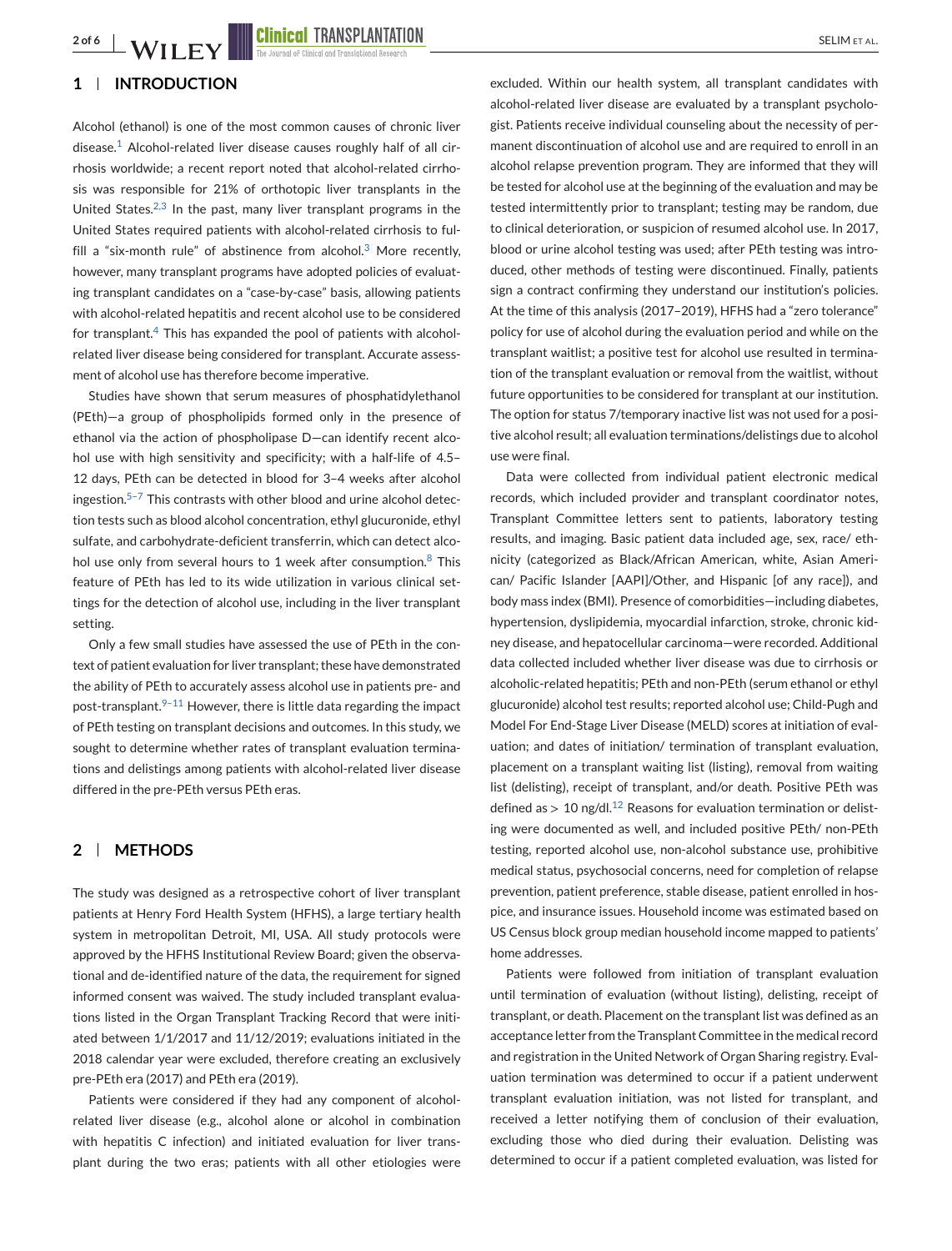transplant, and received a letter notifying them of removal from the transplant list, excluding those who received a transplant or died while listed.

The outcome of interest was a composite outcome of evaluation termination due to alcohol use or delisting due to alcohol use. "Alcohol use" as a reason for evaluation termination or delisting was determined by testing (blood or urine testing in 2017; PEth in 2019) or reported alcohol use. Patients who received a transplant were censored at the date of receipt. Death was considered a competing risk.

## **2.1 Statistical analysis**

Patients were followed from initiation of transplant evaluation until receipt of transplant, death, termination of evaluation, delisting, or March 9, 2020, whichever was earliest. Inverse Probability Weighting (IPW) was used to adjust for differences in the following baseline patient characteristics between the samples of patients evaluated in the pre-PEth and PEth eras: variables included: year transplant evaluation was initiated; sex; type of insurance; median household income; employment status; and marital status. Comparisons between pre-PEth and PEth eras were carried out using Chi-square tests for categorical variables and t-tests for continuous variables. The effect of era (pre-PEth vs. PEth) on risk of the composite outcome (evaluation termination / delisting due to alcohol use) was tested using competing risk analysis (Fine-Gray subdistribution hazard ratio method), adjusted for IPW weights and with death considered as a competing risk. Censoring occurred if the patient received a transplant, their evaluation was terminated, or they were delisted for reasons other than alcohol use. In addition to year of evaluation initiation (PEth era) variables used in the model included: race/ ethnicity, sex, BMI category (< 18.5,  $18.5 < 25$ ,  $25 < 30$ , and  $\geq$  30); Child-Pugh score; MELD score; type of insurance; median household income; employment status; and marital status. Stepwise backward elimination was used to determine the final model; variables that yielded *P*-values <sup>&</sup>lt; .05 were retained in the final model.

## **3 RESULTS**

Patient characteristics are shown in Table [1.](#page-5-0) A total of 375 patients had alcohol-related indications for liver transplant in the years of interest (157 in 2017 [pre-PEth] and 210 in 2019 [PEth]); eight patients were excluded due to lack of follow-up data after evaluation initiation. There were 357 patients with alcohol-related cirrhosis, 29 patients with alcohol-related hepatitis, and one patient with alcohol-related hepatitis superimposed upon alcohol-related cirrhosis. The majority of patients in both eras were white (90% and 84% in 2017 and 2019, respectively) and male (67% vs. 68%). Mean MELD-Na scores were significantly higher in the PEth era (23.9 <sup>±</sup>10.0 vs. 20.3 <sup>±</sup>7.7; *P* <sup>&</sup>lt; .001) as were the number of patients classified as Child-Pugh Class C (58% vs. 49%).

Table [2](#page-6-0) presents the outcomes of the included patients during follow-up. There were 72 evaluation terminations of patients whose

SELIM ET AL. **3 of 6** NICELARD TRANSPLANTATION TRANSPLANTATION NV II FV<sup>3 of 6</sup>

evaluation was initiated in the pre-PEth era, seven of which (10%) were due to alcohol use, and 85 evaluation terminations of patients whose evaluation was initiated in the PEth era, 17 of which (20%) were due to alcohol use. Seventy-one of the pre-PEth era patients were placed on the transplant list, 11 of whom (16%) were delisted; three of these (27%) were for alcohol use, two of which were detected with testing. Fifty-nine of the PEth era patients were listed for transplants; two (3%) were delisted, both (100%) due to alcohol use detected with testing. Of the delistings/terminations, there were a total of five (7%) for positive urine/serum alcohol tests in 2017 versus 16 (19%) for positive PEth tests in 2019. Among the pre-PEth era patients, 30/157 (19%) died during evaluation, 6/71 (8%) died while listed and 49 received transplants. Among the PEth era patients, 50/210 died during evaluation, 1/59 died while listed, and 38 received transplants.

After IPW-weighting, patient characteristics were balanced between the two eras (standard difference  $\langle$  .2). Figure [1](#page-6-0) illustrates the cumulative incidence curves of the composite outcome (terminations/ delistings due to alcohol use) stratified by PEth era. The final IPW-adjusted Fine-Gray model retained two significant variables (*P* <sup>&</sup>lt; .05): PEth era and BMI category (Table [3\)](#page-6-0). Patients that initiated transplant evaluation during the PEth era (2019) were almost three times more likely to experience an alcohol-related termination/delisting than those who initiated evaluation during the pre-PEth era (Fine-Gray subdistribution Hazard Ratio (sHR) = 2.86; 95% Confidence Interval (CI) 1.67–4.97). In addition, patients with BMI 25–30 were less likely to experience evaluation termination or delisting due to alcohol use than those with BMI  $18.5 < 25$  (sHR = .40; 95%CI .18–.90).

We also performed a sensitivity analysis that used evaluation terminations due to alcohol use (without delistings) as the outcome of interest. Results were consistent with that of the main analysis (Supplemental table 1).

## **4 DISCUSSION**

The present study assessed the clinical impact of PEth testing on the liver transplant process as it relates to rates of evaluation termination and delisting due to alcohol use. After using IPW to adjust for baseline differences, we found that PEth era and BMI were associated with risk of termination/ delisting due to alcohol use using survival analyses that included death as a competing risk. In 2019, patients who initiated transplant evaluations were at almost three times higher risk of transplant evaluation terminations/ delistings due to alcohol use compared to those who initiated evaluations in 2017, before the adoption of routine PEth testing of transplant candidates.

In general, the results of our multivariable analysis reflect factors known to be related to likelihood of achieving a transplant. Although it is not clear why patients with BMI 25  $<$  30 were less likely than those with BMI 18.5 < 25 to be terminated/ delisted, it is possible that patients with lower BMI may be experiencing inappetence, weight loss, and frailty and in overall poorer health. $13,14$  Interestingly, data has shown than beyond a BMI of 30, the risk of alcohol-related liver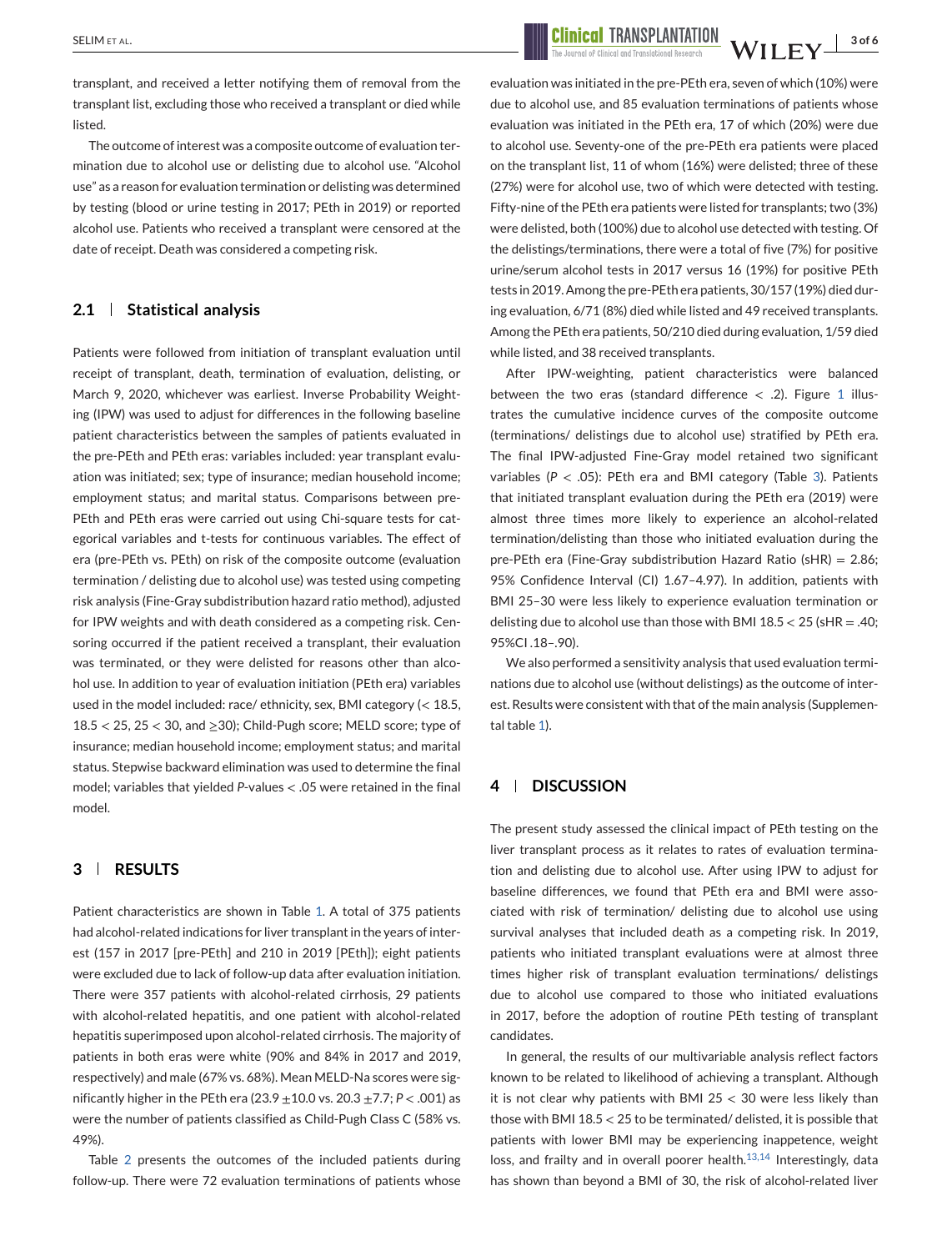<span id="page-5-0"></span>

| Variable                | Response                | 2017<br>$(N = 157)$ | 2019<br>$(N = 210)$ | Test statistic <sup>*</sup><br>value | P-value |
|-------------------------|-------------------------|---------------------|---------------------|--------------------------------------|---------|
| Race                    | Black/African American  | 13 (8%)             | 19 (9%)             | 5.72                                 | .129    |
|                         | Hispanic (any race)     | 3(2%)               | 9(4%)               |                                      |         |
|                         | White                   | 141 (90%)           | 177 (84%)           |                                      |         |
|                         | AAPI/Other              | $0(0\%)$            | 5(2%)               |                                      |         |
| Sex                     | Male                    | 105 (67%)           | 142 (68%)           | .014                                 | .881    |
|                         | Female                  | 52 (33%)            | 68 (32%)            |                                      |         |
| Median household income | $<$ 40 $k$              | 40 (25%)            | 131 (63%)           | 53.05                                | < .001  |
|                         | $40 - 60k$              | 58 (37%)            | 35 (17%)            |                                      |         |
|                         | 60-80k                  | 41 (26%)            | 29 (14%)            |                                      |         |
|                         | 80-100k                 | 9(6%)               | 11 (5%)             |                                      |         |
|                         | $>100k$                 | 9(6%)               | 3(1%)               |                                      |         |
| Employment status       | Employed                | 41 (26%)            | 54 (26%)            | .14                                  | .931    |
|                         | Not employed            | 107 (68%)           | 141 (67%)           |                                      |         |
|                         | <b>Unknown</b>          | 9(6%)               | 14 (7%)             |                                      |         |
| Insurance status        | Medicare/Medicaid       | 78 (50%)            | 125 (60%)           | 7.21                                 | .027    |
|                         | Private                 | 76 (48%)            | 83 (39%)            |                                      |         |
|                         | Other / None            | 3(2%)               | 2(1%)               |                                      |         |
| Marital status          | Married                 | 80 (51%)            | 95 (46%)            | 1.38                                 | .502    |
|                         | Single/Widowed/Divorced | 60 (38%)            | 83 (40%)            |                                      |         |
|                         | Significant other       | 16 (10%)            | 28 (14%)            |                                      |         |
| <b>BMI</b> category     | < 18.5                  | 5(3%)               | 6(3%)               | .039                                 | .998    |
|                         | $18.5 - 25$             | 45 (29%)            | 60 (29%)            |                                      |         |
|                         | 25-30                   | 53 (34%)            | 70 (33%)            |                                      |         |
|                         | 30 or higher            | 54 (34%)            | 73 (35%)            |                                      |         |
| <b>MELD</b>             | $Mean \pm SD$           | $16.0 \pm 8.1$      | $20.8 \pm 11.1$     | $-4.85$                              | < .001  |
| MELD-Na                 | $Mean \pm SD$           | $20.3 \pm 7.7$      | $23.9 \pm 10.0$     | $-3.92$                              | < .001  |
| Child-Pugh              | Class A                 | 4(3%)               | 5(3%)               | 2.90                                 | .257    |
|                         | Class B                 | 73 (49%)            | 77 (40%)            |                                      |         |
|                         | Class C                 | 73 (49%)            | 111 (58%)           |                                      |         |

\*Test statistic: T-statistic for continuous variables; Chi-square for categorical variables.

*Abbreviations*: BMI, body mass index; MELD, Model for End-Stage Liver Disease; MELD-Na, Model for End-Stage Liver Disease with sodium levels; SD, standard deviation.

disease actually increases likely due to the synergistic effect of obesity and heavy alcohol use.<sup>[15](#page-7-0)</sup>

There is limited data addressing delisting due to laboratory testing to detect alcohol use. In a 2010 article, Carbonneau et al.<sup>[16](#page-7-0)</sup> reported a pre-transplant delisting rate of 17% due to alcohol use as detected by random blood alcohol levels. This was a significant increase from a 5% delisting rate prior to the implementation of blood alcohol testing. Notably, although the delisting rate in that study was higher than expected despite an extensive psychosocial evaluation, participation in rehabilitation program, and regular office visits, it was felt to be in range with prior estimates of post-transplant relapse. This further emphasizes the need for regular, accurate testing for alcohol use given the prevalence of relapse both prior to and following

transplant. Several studies have demonstrated the increased sensitivity and specificity of PEth as compared to non-PEth alcohol tests such as ethyl glucuronide and ethyl sulphate, in both the transplant and non-transplant settings.<sup>6,9-11</sup> Additionally, the longer half-life of PEth has allowed for its detection up to a month following alcohol use, unlike other alcohol tests which are typically detected no longer than a week after alcohol use. Finally, its quantitative property allows the differentiation of light, moderate, and heavy alcohol use, which may be helpful for diagnostic purposes when attempting to determine the etiology of liver disease (e.g., when attempting to distinguish between hepatitis due to heavy alcohol use versus decompensated liver disease of alternate etiology with light background alcohol use).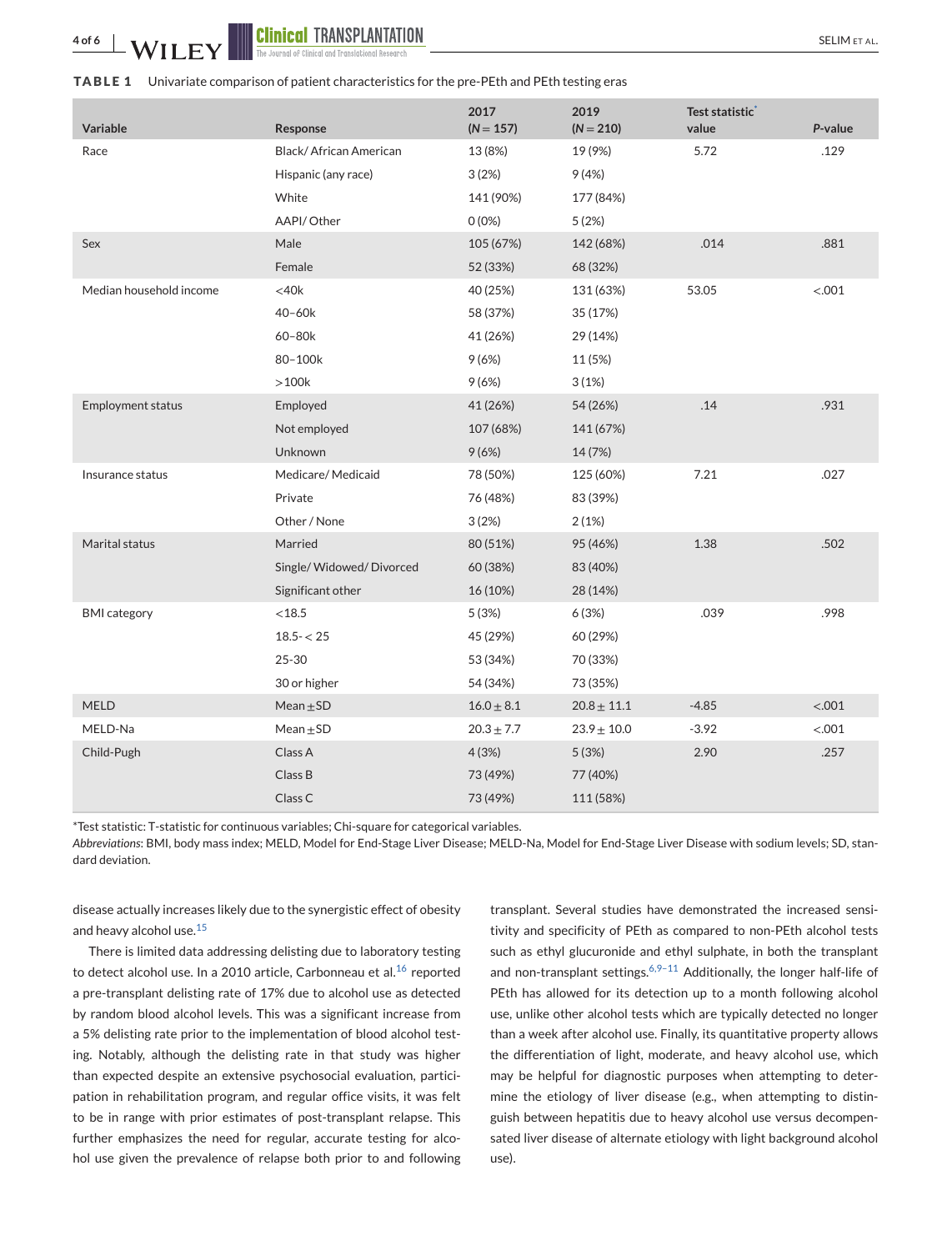<span id="page-6-0"></span>**TABLE 2** Patients with alcohol-related indications for transplant in the pre-PEth (2017) and post-PEth (2019) eras

|                                                     | 2017                            | 2019                             |  |
|-----------------------------------------------------|---------------------------------|----------------------------------|--|
| Evaluated                                           | 157                             | 210                              |  |
| Evaluation terminated for any reason                | 72 (46% of evaluations)         | 85 (40% of evaluations)          |  |
| Terminated due to any alcohol use                   | 7 (10% of terminations)         | 17 (20% of terminations)         |  |
| Terminated due to alcohol use identified by testing | 5 (71% of alcohol terminations) | 16 (94% of alcohol terminations) |  |
| Died during evaluation period                       | 30                              | 50                               |  |
| Placed on transplant list                           | 71                              | 59                               |  |
| Delisted for any reason                             | 11 (16% of listed patients)     | 2 (3% of listed patients)        |  |
| Delisted due to alcohol use                         | 3 (27% of delisted patients)    | 2 (100% of delisted patients)    |  |
| Delisted due to alcohol use identified by testing   | 2 (18% of delisted patients)    | 2 (100% of delisted patients)    |  |
| Died before receiving transplant                    | 6                               | $\mathbf{1}$                     |  |
| Received transplant                                 | 49                              | 38                               |  |



**FIGURE 1** Cumulative incidence curves of the composite outcome of alcohol-related liver transplant evaluation terminations/ delistings due to alcohol use, stratified by PEth era

**TABLE 3** Multivariable comparisons for composite outcome of alcohol-related evaluation terminations and delistings (as detected by testing)

|            |             | Comparison |                 | <b>Adjusted Hazard</b><br>ratio (Confidence<br>limits) | Pairwise<br>comparison<br>P-value | Variable<br>P-value |
|------------|-------------|------------|-----------------|--------------------------------------------------------|-----------------------------------|---------------------|
| Year       | 2019 (PEth) | versus     | 2017 (pre-PEth) | 2.86 (1.67, 4.97)                                      | < 0.001                           | < .001              |
| <b>BMI</b> | < 18.5      | versus     | 18.5 < 25       | $\ast$                                                 | $\cdot$                           | < .001              |
|            | $25 - 30$   |            |                 | .37(.17,.82)                                           | .014                              |                     |
|            | $\geq$ 30   |            |                 | 1.11(.62, 1.99)                                        | .736                              |                     |

Patients were censored at transplant receipt. Death was considered as a competing risk only for patients placed on the transplant waiting list. \*Sample size too small for valid comparisons.